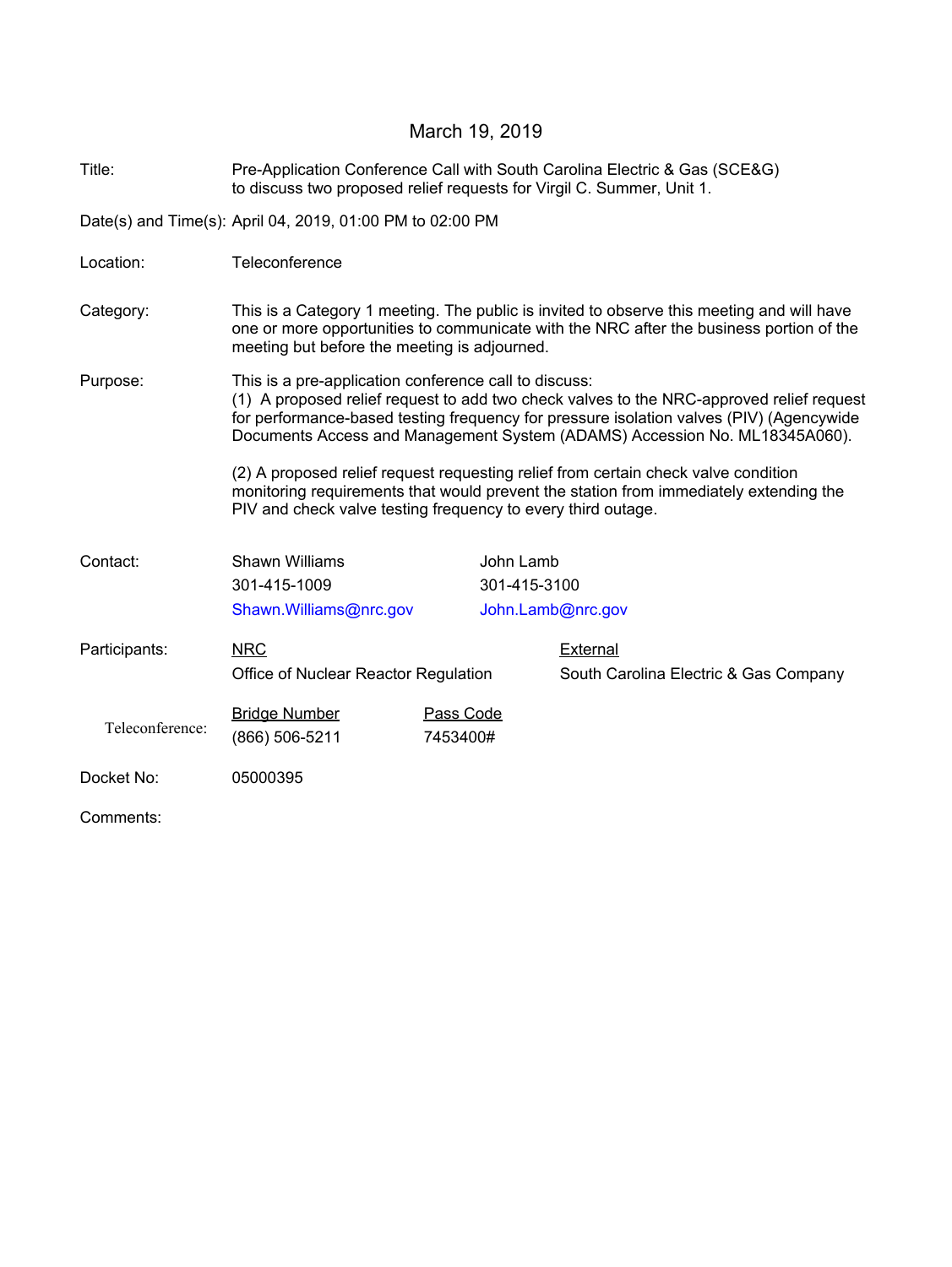# PUBLIC MEETING AGENDA

#### Pre-Application Conference Call with South Carolina Electric & Gas (SCE&G) to discuss two proposed relief requests for Virgil C. Summer, Unit 1.

## April 04, 2019, 01:00 PM to 02:00 PM

#### **Teleconference**

| <b>Time</b>           | <b>Topic</b>                              | <b>Speaker</b> |  |
|-----------------------|-------------------------------------------|----------------|--|
| $1:00$ PM             | <b>Introductions</b>                      | NRC/SCE&G      |  |
| $1:05$ PM - $1:55$ PM | Open SCE&G Presentation/NRC<br>Discussion | NRC/SCE&G      |  |
| $1:55 - 2:00PM$       | <b>Public Comments/Questions</b>          | Public/NRC     |  |
| 2 PM                  | Meeting Adjourned                         |                |  |